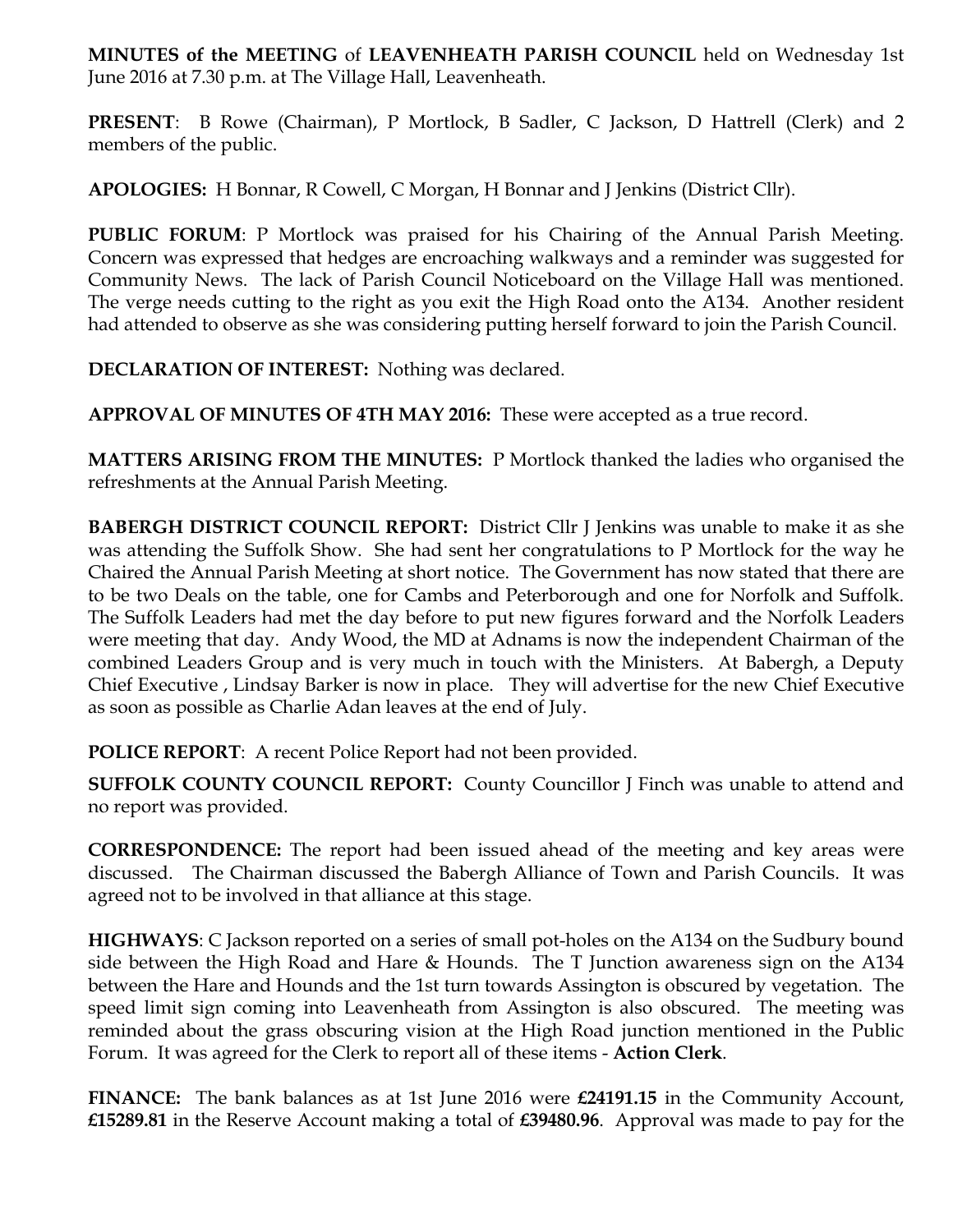Village Green Insurance renewal up to  $£600$  between meetings. The End of Year Accounts  $&$ Audit Submission were agreed for the Year Ending 31st March 2016.

## **The following were authorised for payment: -**

| 1384 | 503.35 | <b>SALC</b>              | Subscriptions           |
|------|--------|--------------------------|-------------------------|
| 1385 | 419.66 | D K Hattrell             | Clerk's Salary          |
| 1386 | 93.60  | Inland Revenue           | Clerk's ddtns & ERS NIC |
| 1387 | 153.59 | <b>SCC</b> - Pension ACC | Clerk's Pension         |
| 1388 | 275.00 | Stoke by Nayland Club    | Village Green           |
| 1389 | 35.00  | Spingold Design & Print  | <b>APM Expenses</b>     |
| 1390 | 5.64   | Mrs L Collin             | <b>APM</b> Expenses     |
|      |        |                          |                         |

**Total £1485.84**

**CIRCULAR PATH PROJECT:** There was nothing to report but it was agreed to keep on the Agenda for future meetings.

**COMMUNITY WOODLAND:** It was reported that Royston Wood is well used by the Scout Group and was attracting an abundance of wildlife. The AGM for Rowley Wood was held and bird boxes were being sold to attract funding. The owl boxes are still occupied but not with owls.

**VILLAGE HALL:** B Sadler reported on the Village Hall AGM and confirmed healthy finances. The next major project is the kitchen and the digital cinema continues to bring a good return.

**VILLAGE GREEN:** P Mortlock confirmed the Village Green AGM was held and the breakdown of expenditure was given. It was noted that use of drones in the vicinity requires landowners permission.

**IDEAS TO IMPROVE THE VILLAGE:** Nothing was suggested.

**REPORTS AND QUESTIONS FROM CHAIRMAN AND MEMBERS**: C Jackson had spoken to the property owner adjoining the grass area in front of the boundary wall facing the High Road between the Village Green and Wrights Way. He had asked the landowner if he would arrange for the inspection pit to be filled and this had been agreed.

The meeting closed at **8.20 p.m.**